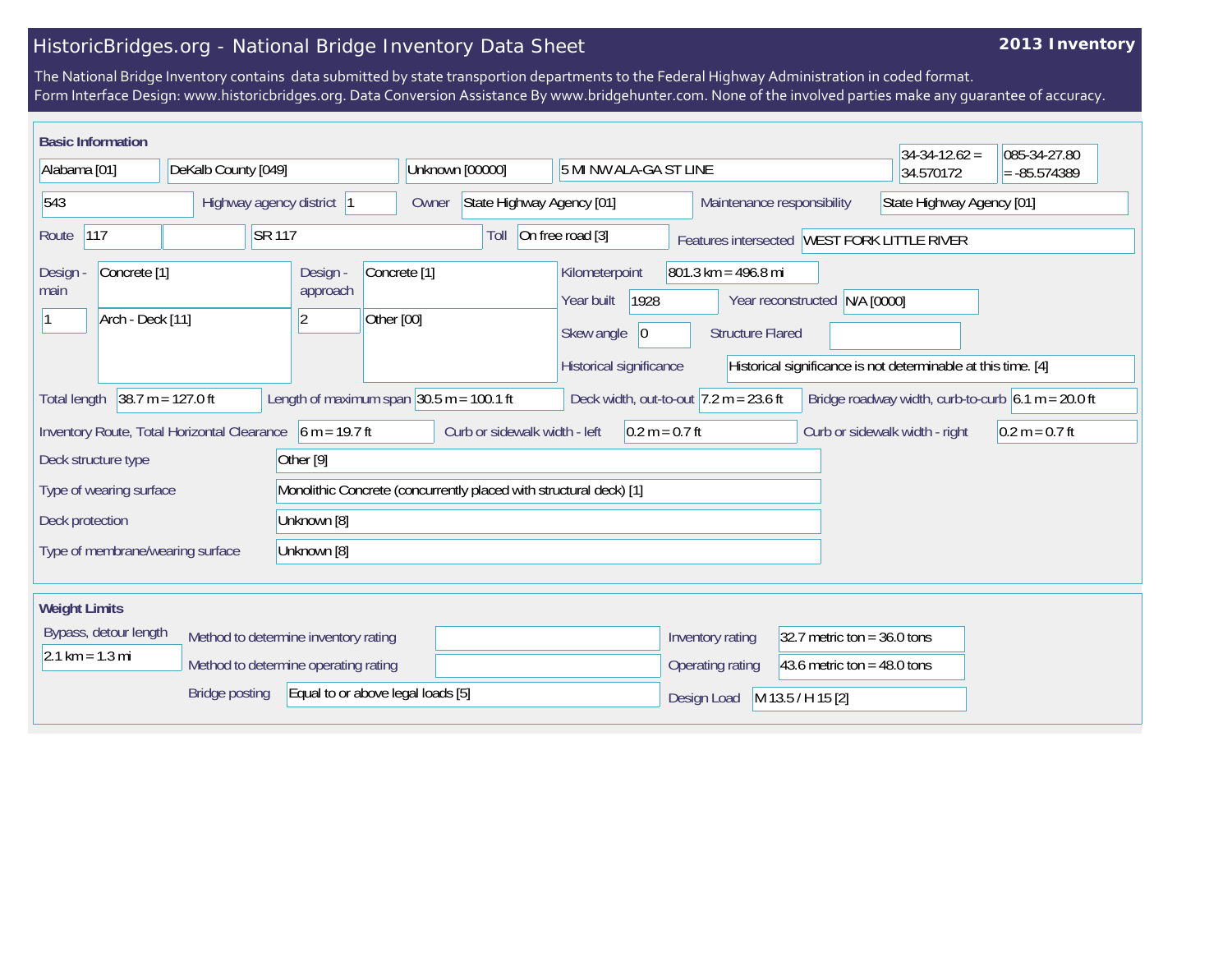| <b>Functional Details</b>                                                                        |                                                                                         |  |
|--------------------------------------------------------------------------------------------------|-----------------------------------------------------------------------------------------|--|
| 3089<br>Average daily truck traffi<br>Average Daily Traffic                                      | Year 2011<br>5065<br>2031<br>$ 13\rangle$<br>Future average daily traffic<br>%<br>Year  |  |
| Minor Arterial (Rural) [06]<br>Road classification                                               | Approach roadway width<br>$7.3 m = 24.0 ft$<br>Lanes on structure 2                     |  |
| Type of service on bridge Highway [1]                                                            | Bridge median<br>Direction of traffic 2 - way traffic [2]                               |  |
| Parallel structure designation<br>No parallel structure exists. [N]                              |                                                                                         |  |
| Waterway [5]<br>Type of service under bridge                                                     | Navigation control<br>Lanes under structure<br> 0                                       |  |
| $0 = N/A$<br>Navigation vertical clearanc                                                        | Navigation horizontal clearance $ 0 = N/A $                                             |  |
| Minimum navigation vertical clearance, vertical lift bridge $\vert$ 0 m = 0.0 ft                 | Minimum vertical clearance over bridge roadway<br>$99.99 m = 328.1 ft$                  |  |
| Minimum lateral underclearance reference feature Feature not a highway or railroad [N]           |                                                                                         |  |
| Minimum lateral underclearance on right 99.9 = Unlimited                                         | Minimum lateral underclearance on left $0 = N/A$                                        |  |
| Minimum Vertical Underclearance $ 0 = N/A$                                                       | Minimum vertical underclearance reference feature Feature not a highway or railroad [N] |  |
| Appraisal ratings - underclearances N/A [N]                                                      |                                                                                         |  |
|                                                                                                  |                                                                                         |  |
| <b>Repair and Replacement Plans</b>                                                              |                                                                                         |  |
| Type of work to be performed                                                                     | Work to be done by contract [1]<br>Work done by                                         |  |
| Bridge rehabilitation because of general structure<br>deterioration or inadequate strength. [35] | 778000<br>Bridge improvement cost<br>78000<br>Roadway improvement cost                  |  |
|                                                                                                  | 48.1 m = $157.8$ ft<br>Length of structure improvement<br>Total project cost<br>1167000 |  |
|                                                                                                  | 2013<br>Year of improvement cost estimate                                               |  |
|                                                                                                  | Border bridge - state<br>Border bridge - percent responsibility of other state          |  |
|                                                                                                  | Border bridge - structure number                                                        |  |